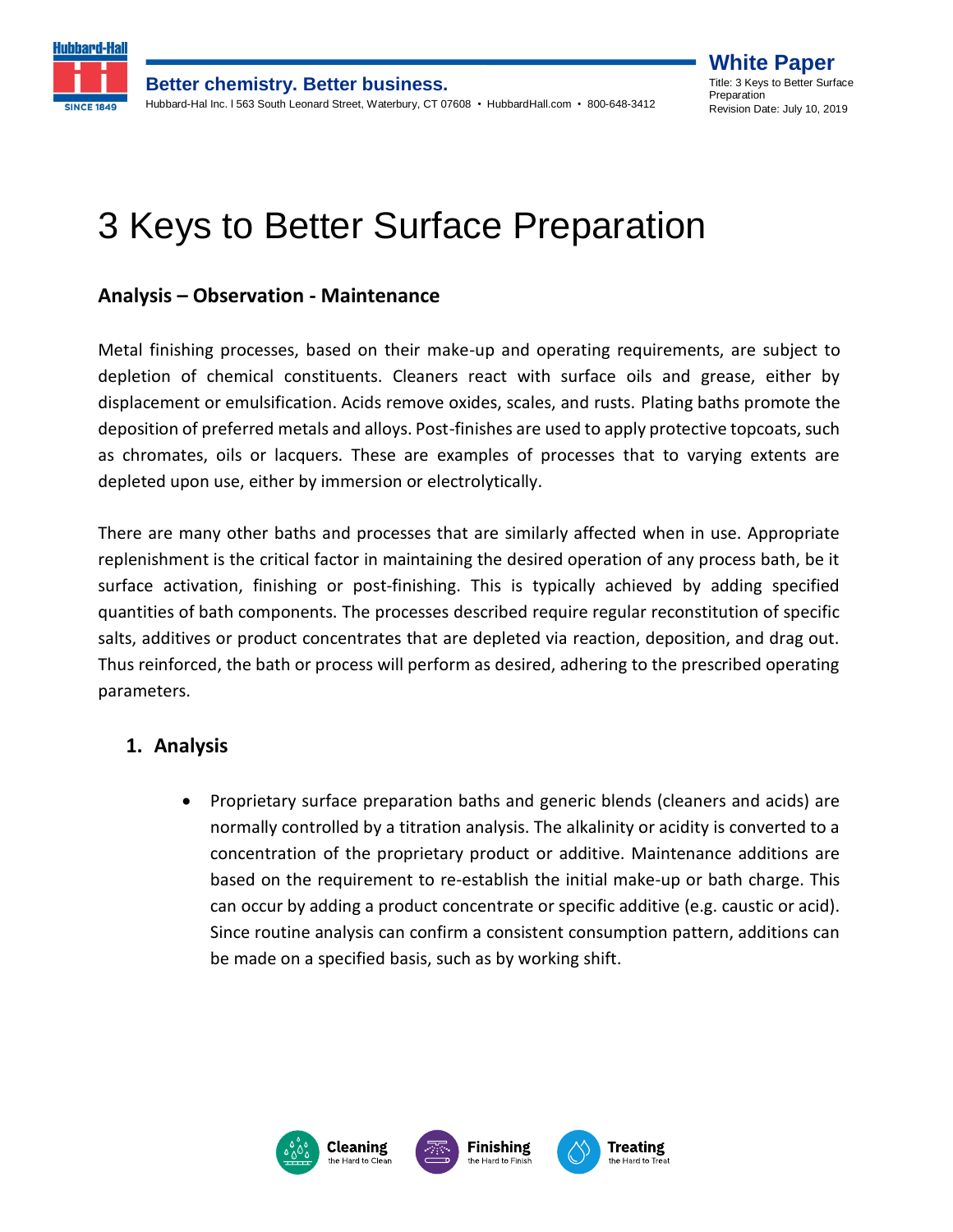

#### **Better chemistry. Better business.**

Hubbard-Hal Inc. l 563 South Leonard Street, Waterbury, CT 07608 • HubbardHall.com • 800-648-3412

**White Paper** Title: 3 Keys to Better Surface Preparation Revision Date: July 10, 2019



*Traditional Titration Analysis Procedure*

*Technique tips are shown in the picture for optimum use of the procedure.*

- Plating baths present a more complex analysis procedure, which can be separated into wet analysis, instrumental analysis and plating test. Chemical constituents of the bath (salts and additives) change on an ampere/hour basis. An appropriate schedule for bath analysis is related to its production use, results of past checks, and vendor recommendations.
- Wet analysis consists of determining the concentrations of bath components (such as metal, salts, acids or bases and some plating additives) by titration.
- Instrumental analysis may include determining metal contaminants (atomic absorption), brighteners and other plating additives (chemical separation and UV or visible spectrophotometric). Surface tension is used to measure the concentration of anti-pitting agents or fume suppressants, using an appropriate tensiometer. Hull cell testing provides a profile of the deposit by covering all the plating current densities, brightness, leveling, ductility, coverage and throwing power. Deposit faults or defects can be confirmed by a lack  $-$  or excess  $-$  of any constituents analyzed beforehand. This is especially critical when the desired additions or treatments are first checked in the hull cell volume (267 or 500 milliliters) before implementing in a production-plating tank.

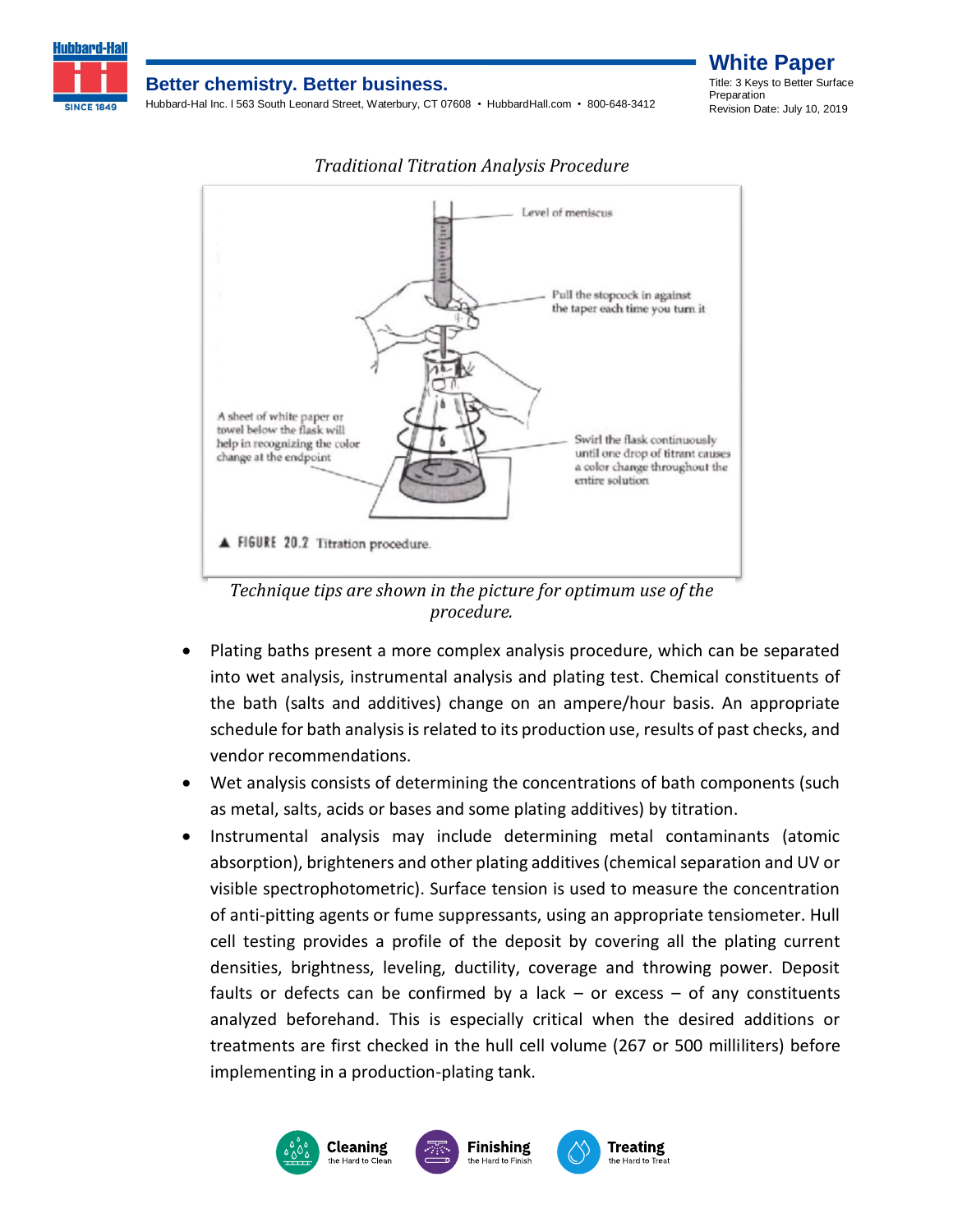

*Hull Cell & Rectifier Used to Test a Plating Solution for deposition Characteristics*



*Power Connections from Hull Cell to Rectifier: Red (+) from rectifier to anode – Black (-) from rectifier to cathode panel.*



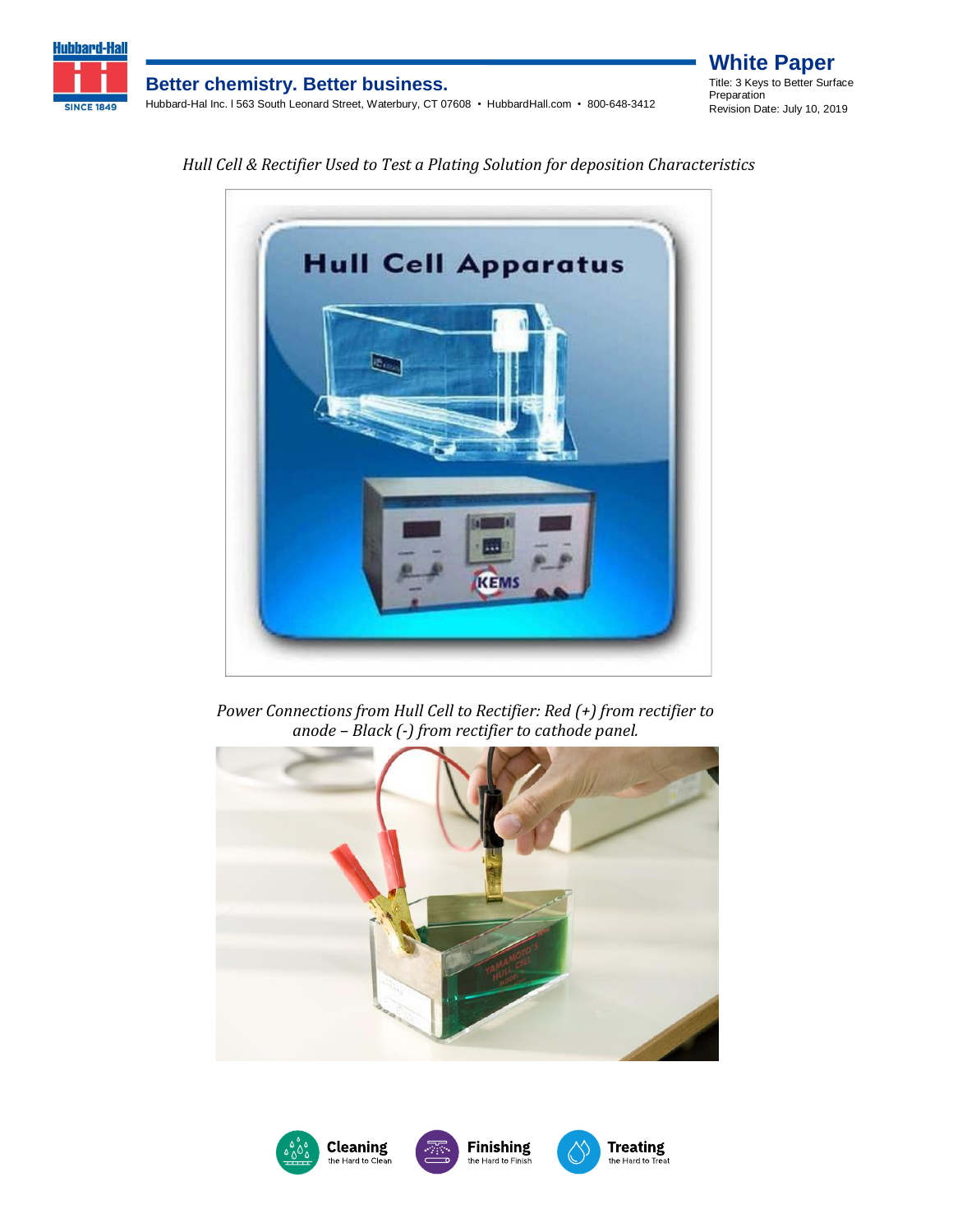

# **2. Observation**

- Quality (or lack thereof) in the surface preparation or plated finish can be readily observed. A problem in the appearance of the conditioned metal surface can help an observer focus on what process or portion of the cycle may be suspect.
- Poor cleaning or activation may be noted by water breaks after rinsing. Surface smuts may be detected by wiping parts.
- Pitting may be due to cleaning (attacking base metal or under concentrated electro cleaner), aggressive acid activation, or lack of an anti-pit additive in the plating bath. Alternatively, it may require filtration to remove fine particles.
- Poor cleaning and surface smuts may result in brittleness or poor adhesion of the subsequent plating deposit, haze, or clouds.
- Plating defects occurring in the process bath may include: brittleness, dullness, poor leveling, pitting (see above), poor throw or coverage, off-color, roughness or burning – to name but a few frequently encountered problems.

At their worst, observed problems may be due to a combination of inadequate surface preparation and plating. Do not overlook the inherent problem associated with poor quality base-metal parts. They may appear to be fine, but quality issues with material typically become magnified in the finishing cycle.





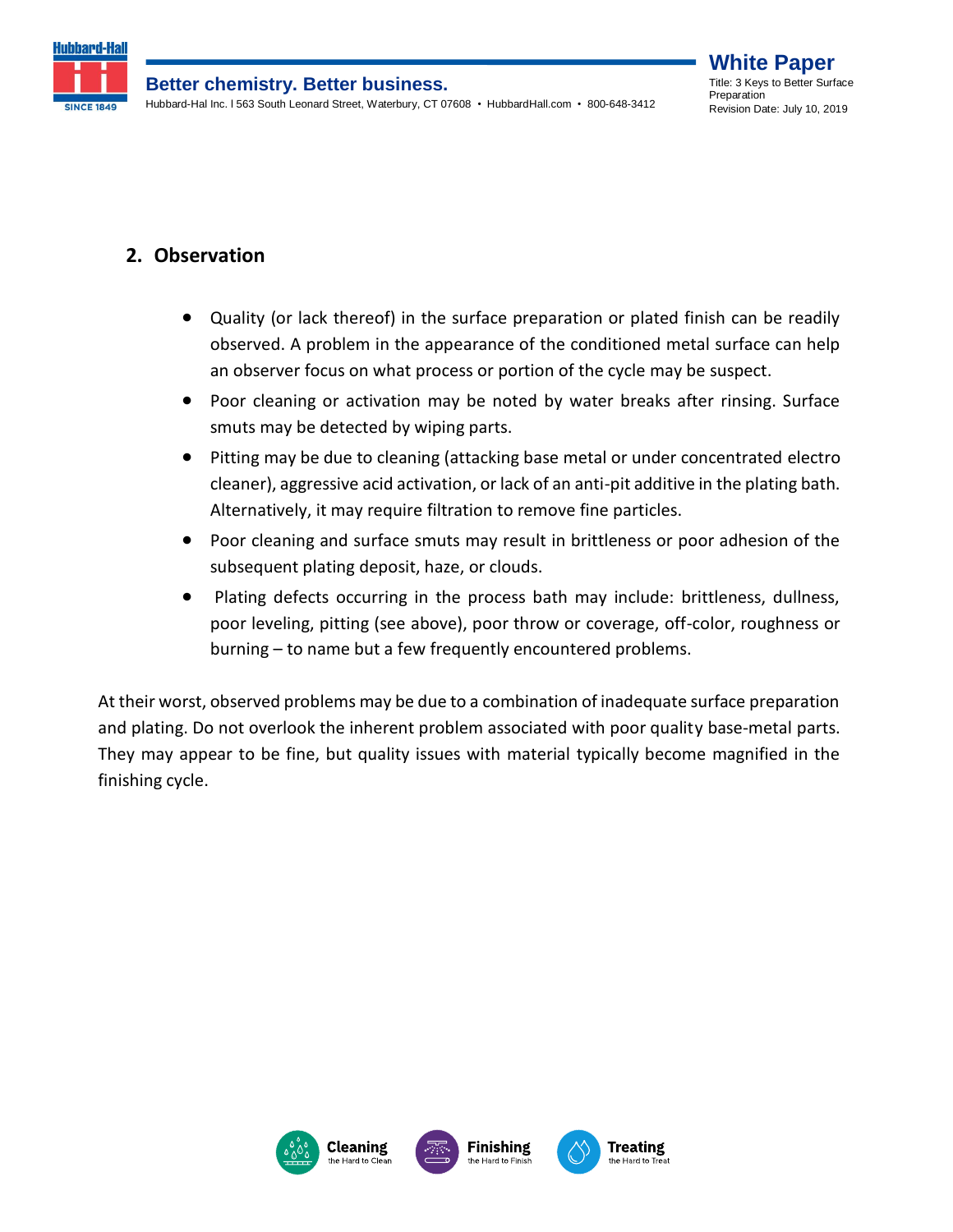

#### **3. Maintenance**

As we've mentioned, proper maintenance includes analysis control. In certain instances, maintenance additions can be factored into the production schedule. Properly spaced



*Plating Additive Dispensing via Amp Hour Meter*

*Liquid cleaners offer similar benefit, dispensing product concentrate to maintain solution conductivity.*

replenishments will keep concentrations closer to the desired operating range. This eliminates the problem of under-concentration severe enough to affect the finishing quality, followed by large corrective additions.

Automatic dispensing of plating additives delivered through ampere-hour meters is an excellent method of replenishment and concentration maintenance.



*Toroidal Conductivity Probe used to activate pump to deliver liquid cleaner*